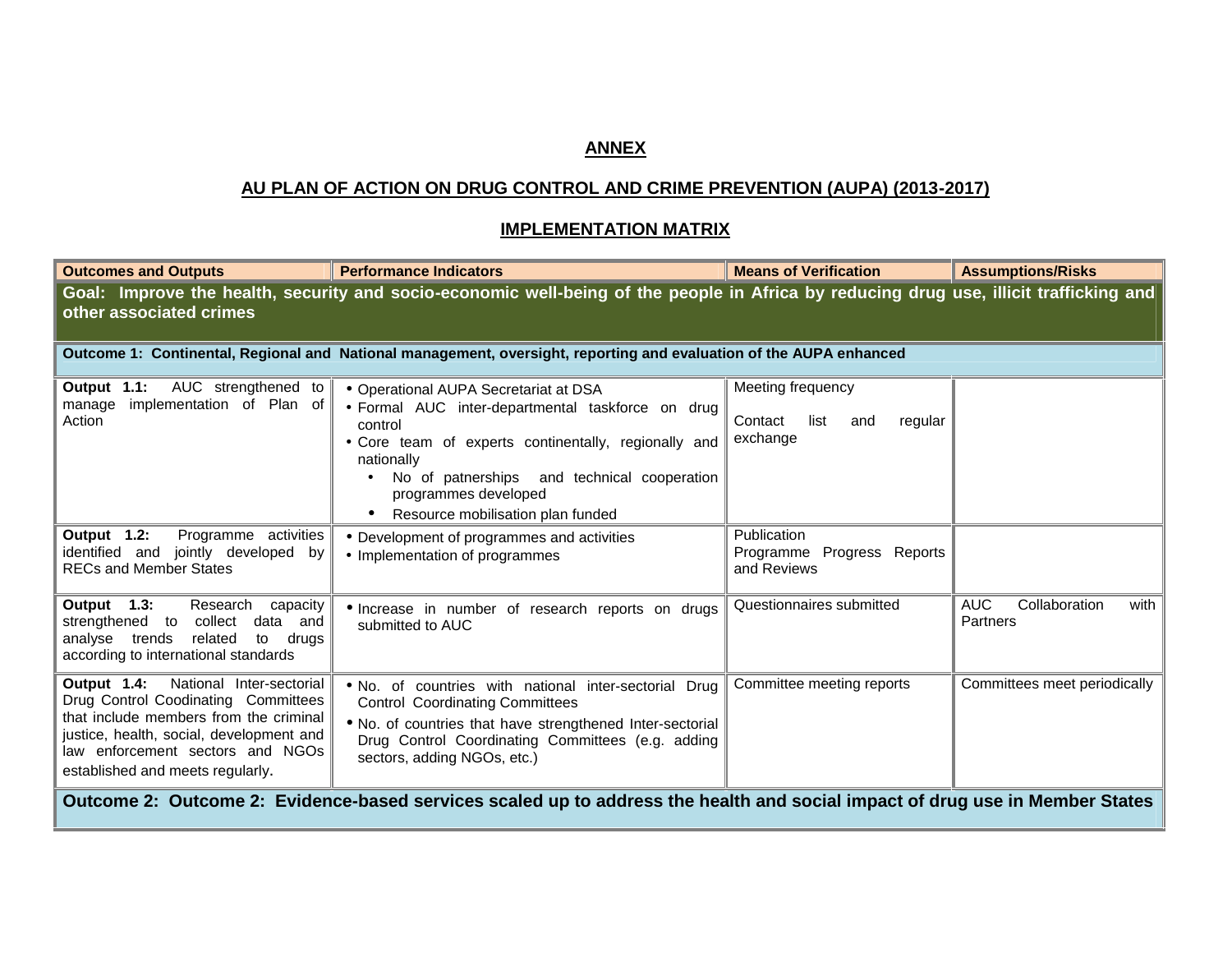| <b>Outcomes and Outputs</b>                                                                                                                                                                                                                                                                                                                                                                                                                                                                                                                                                                                                                                                                                        | <b>Performance Indicators</b>                                                                                                                                                                                                                                                                                                                                                                                                                                                                                                                                                                                                                                                                                                                                                                                  | <b>Means of Verification</b>                                                                                                                 | <b>Assumptions/Risks</b>                                                                        |
|--------------------------------------------------------------------------------------------------------------------------------------------------------------------------------------------------------------------------------------------------------------------------------------------------------------------------------------------------------------------------------------------------------------------------------------------------------------------------------------------------------------------------------------------------------------------------------------------------------------------------------------------------------------------------------------------------------------------|----------------------------------------------------------------------------------------------------------------------------------------------------------------------------------------------------------------------------------------------------------------------------------------------------------------------------------------------------------------------------------------------------------------------------------------------------------------------------------------------------------------------------------------------------------------------------------------------------------------------------------------------------------------------------------------------------------------------------------------------------------------------------------------------------------------|----------------------------------------------------------------------------------------------------------------------------------------------|-------------------------------------------------------------------------------------------------|
| Output 2.1:<br><b>Baseline</b><br>studies<br>conducted on:<br>(a) epidemiological information on<br>patterns and trends related to drug use<br>and HIV, and<br>(b) inventory of programmes and<br>services available                                                                                                                                                                                                                                                                                                                                                                                                                                                                                               | . No. of countries with national baseline studies<br>conducted<br>. No of countries with data on drug use patterns and<br>trends<br>. No of countries with data on drug related HIV<br>. No. countries with inventory of intervention<br>programmes and services<br>. No. of countries with data on service uptake                                                                                                                                                                                                                                                                                                                                                                                                                                                                                             | • Baseline studies reports<br>• Research reports                                                                                             | • Political will<br>• Budgets available<br>• Research capacities<br>• Funding                   |
| Output 2.2: National and regional Drug<br>Use Surveillance Networks established<br>and operational                                                                                                                                                                                                                                                                                                                                                                                                                                                                                                                                                                                                                 | · Formulation of a standardized data collection and<br>analysis method<br>. No. of countries with adopted standardized data<br>collection and analysis method<br>. No. of countries with the required capacity on the<br>methodology<br>• No. of countries with surveillance networks operational                                                                                                                                                                                                                                                                                                                                                                                                                                                                                                              | · Standardized data collection<br>analysis<br>method<br>and<br>developed<br>• Network reports                                                | • Countries commitments<br>• Available budgets<br>• Available technical<br>capacities           |
| Output 2.3: Information disseminated<br>to policy makers, professional bodies,<br>civil society organizations, vulnerable<br>groups and the public at large through<br>advocacy, mass media campaigns and<br>awareness raising                                                                                                                                                                                                                                                                                                                                                                                                                                                                                     | . No. of policy advocacy campaigns at all levels<br>. No. of countries reporting use of research findings in<br>policy and programmes formulation<br>. No. of countries reporting increased uptake of<br>prevention and treatment services<br>. No. of countries publishing annual drug situation<br>reports                                                                                                                                                                                                                                                                                                                                                                                                                                                                                                   | • Advocacy reports<br>• Policy documents<br>• Statistics<br>• Treatment records<br>• AU Common Position on drug<br>control awareness raising | • Countries commitments<br>• Shortage of resources<br>(e.g. human, financials and<br>materials) |
| 2.4:<br>Comprehensive,<br>Output<br>accessible, evidence-informed, ethical<br>and human rights based drug use<br>prevention, dependence treatment and<br>aftercare services available:<br>2.4.1 Continental minimum standards<br>for prevention and treatment services<br>developed<br>2.4.2 Structured and evidence based<br>drug abuse prevention and treatment<br>programmes implemented<br>2.4.3 A comprehensive package on<br>HIV prevention, treatment and care<br>among injecting and non injecting drug<br>users (IDUs), most at risk populations<br>and in prison settings, developed and<br>implemented<br>2.4.4 Inclusion of drug users as<br>beneficiaries of national social<br>protection programmes | • No. of countries adopting and implementing ethical and<br>minimum quality standards in prevention and treatment<br>· Percentage increase of clients in need who access<br>services<br>. No. of countries implementing the comprehensive<br>package on HIV prevention, treatment and care among<br>injecting (IDUs) and stimulant users<br>• No. of countries implementing comprehensive package<br>on HIV prevention, treatment and care in prison<br>settings<br>. No. of countries with social protection measures for<br>women and young people who have completed drug<br>treatment (and rehabilitation).<br>. No. of countries with aftercare plans<br>• Advocacy during the AUC Conference of Ministers of<br>Health of the revised AUPA<br>• AU minimum standards for<br>drug dependence<br>treatment | • Country reports<br>• Assessment reports<br>• Taskforce ToRs<br>• Meeting reports<br>• Network<br>meetings<br>and<br>reports                | • Countries commitments<br>• Shortage of resources<br>(e.g. human, financials and<br>materials) |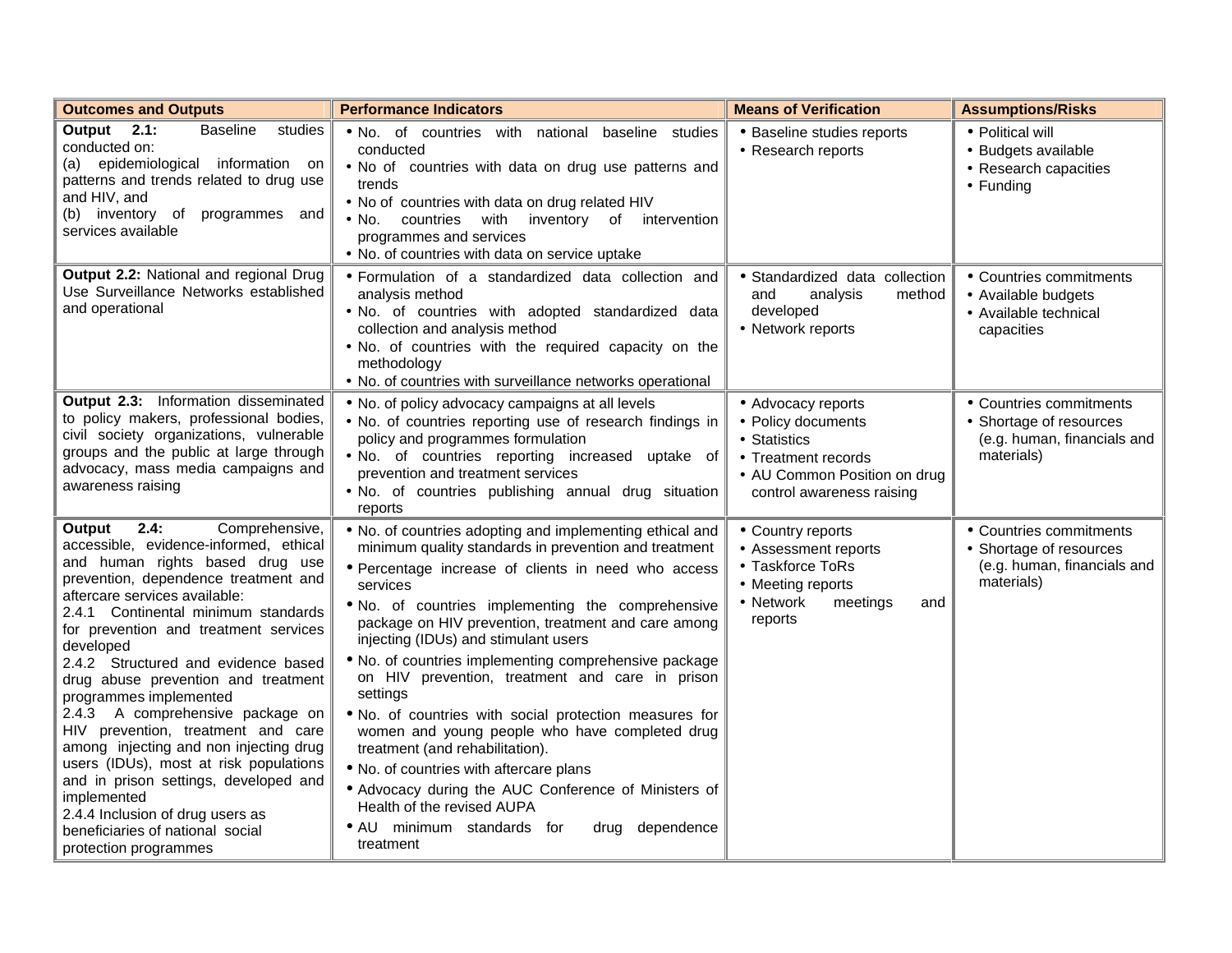| <b>Outcomes and Outputs</b>                                                                                                                                                                                                                                  | <b>Performance Indicators</b>                                                                                                                                                                                                                                                                                                                                                               | <b>Means of Verification</b>                          | <b>Assumptions/Risks</b>                                                                                            |
|--------------------------------------------------------------------------------------------------------------------------------------------------------------------------------------------------------------------------------------------------------------|---------------------------------------------------------------------------------------------------------------------------------------------------------------------------------------------------------------------------------------------------------------------------------------------------------------------------------------------------------------------------------------------|-------------------------------------------------------|---------------------------------------------------------------------------------------------------------------------|
|                                                                                                                                                                                                                                                              |                                                                                                                                                                                                                                                                                                                                                                                             |                                                       |                                                                                                                     |
| Output 2.5: Institutionalise alternatives<br>to incarceration programmes for drug<br>users in conflict with the law, especially<br>those who commit minor offenses<br>resulting from their drug taking status                                                | • Protocols established<br>. No. of countries with provisions for alternatives to<br>incarceration such as public work programmes, with an<br>accreditation system                                                                                                                                                                                                                          | • Protocols available<br>• Reports                    |                                                                                                                     |
| Outcome 3: Drug trafficking and related challenges to human security counteracted by supporting Member States and RECs to<br>reduce trends of illicit trafficking and drug supply in accordance with fundamental human rights principles and the rule of law |                                                                                                                                                                                                                                                                                                                                                                                             |                                                       |                                                                                                                     |
| Output 3.1: Strengthening the legal<br>and policy frameworks in the area of<br>drug trafficking and related crime<br>prevention                                                                                                                              | • Gap analysis conducted and recommendations made;<br>• Number of member states who have received technical<br>assistance provided to harmonize legislation;<br>• No. of revised country legal frameworks;<br>• Number of Member States that have developed policy<br>and strategic framework; including on international<br>cooperation;<br>. No. of countries that have operational plan. | • Member States Focal Point<br>(MSFP) Annual Reports. | Political will<br>$\bullet$<br>Funding<br>Capacity<br>Cooperation with and<br>technical assistance from<br>partners |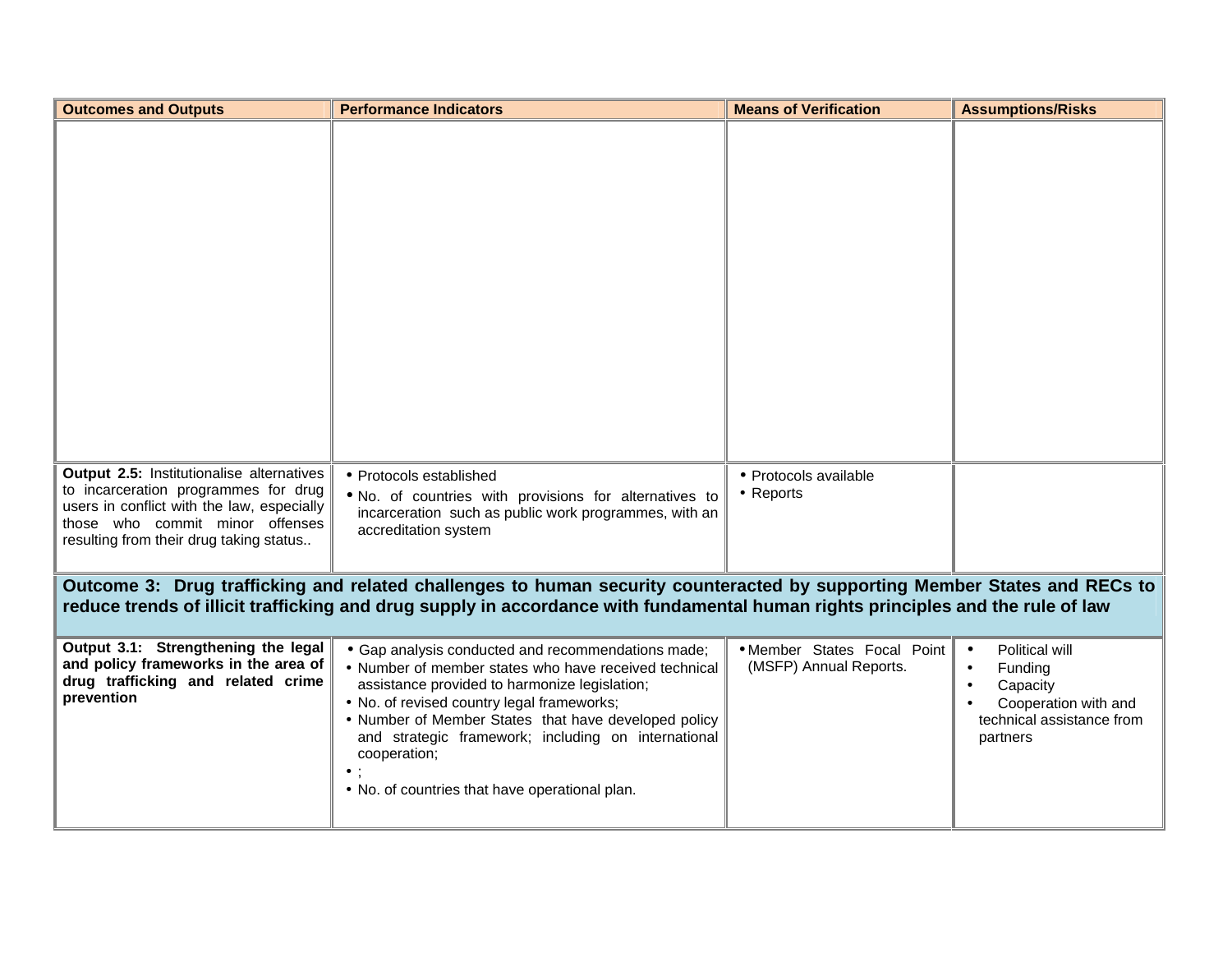| <b>Outcomes and Outputs</b>                                                                                                                                                                                                                                                                                                     | <b>Performance Indicators</b>                                                                                                                                                                                                                                                                                                                                                                                                                                                                             | <b>Means of Verification</b>                                                                             | <b>Assumptions/Risks</b>                                                                                                                                 |
|---------------------------------------------------------------------------------------------------------------------------------------------------------------------------------------------------------------------------------------------------------------------------------------------------------------------------------|-----------------------------------------------------------------------------------------------------------------------------------------------------------------------------------------------------------------------------------------------------------------------------------------------------------------------------------------------------------------------------------------------------------------------------------------------------------------------------------------------------------|----------------------------------------------------------------------------------------------------------|----------------------------------------------------------------------------------------------------------------------------------------------------------|
| Output 3.2: Strategic information<br>(including research, surveys and<br>data collection on illicit production,<br>supply<br>trafficking<br>and<br>trends)<br>generated and updated for improved<br>understanding and enhanced ability<br>to respond to the challenges of drug<br>production, trafficking, demand and<br>supply | • Update information on trends and patterns on drug<br>trafficking and use;<br>• AUC statistical data base;<br>. New data sources such as CEWS and threat<br>assessments:<br>· Studies conducted by UNAFRI, academic and other<br>specialised institutions.                                                                                                                                                                                                                                               | • Member States monitoring<br>reports;<br>• AUC reports on trafficking<br>trends.                        | • Political will<br>$\bullet$ Funding<br>• Capacity                                                                                                      |
| 3.3:<br>Epidemiological<br>Output<br>information on drug trafficking<br>available from surveillance networks<br>mentioned under output                                                                                                                                                                                          | · Availability of annual data on seizures (levels and<br>routes), cultivation and manufacturing disaggregated by<br>drug type;<br>• Availability of data on drug purity and price;<br>• Threat assessments in at least 50% of the five (5) AU<br>regions;<br>· Continental, regional, national and community Drug<br>Early Warning systems<br>• Data on emerging threats (counterfeits,<br>diversion of precursors and ATS)<br>• Number of member states<br>included in<br>the<br>epidemiological network | · Member States monitoring<br>reports;<br>• INCB reports;<br>• AUC reports on trends.<br>• UNODC reports | · Political will<br>$\bullet$ Funding<br>• Capacity                                                                                                      |
| Output 3.4:<br>Advocacy for policy<br>development at the continental,<br>regional and national levels covering<br>prevention of drug trafficking and<br>related offences and international<br>cooperation.                                                                                                                      | No. of M/S reporting on:<br>• Seizures,<br>• arrests,<br>• prosecution<br>• convictions<br>• confiscation of proceeds of crimes<br>• Mutual Legal Assistance(MLA)<br>• Arrestees into alternatives to incarceration programmes<br>• HONLEA meetings reports<br>• Continental sentencing guidelines disseminated                                                                                                                                                                                           | • Member States Focal Point<br>(MSFP) Annual Reports<br>• HONLEA reports                                 | Law enforcement to shift to<br>quality arrests and diversion<br>programmes to cater for<br>arrestees with drug<br>possession for personal<br>consumption |
| Evidence based public<br>Output 3.5:<br>and<br>community<br>awareness<br>involvement carried out covering the<br>prevention of drug use, trafficking<br>and related offences                                                                                                                                                    | . No. of countries that have drug control strategies<br>including public awareness and community involvement<br>. No. of conutries undertaking community awareness<br>and stigma reduction campaigns                                                                                                                                                                                                                                                                                                      | • Member States Focal Point<br>(MSFP) Annual Reports.                                                    |                                                                                                                                                          |
| Outcome 4: Capacity building in research and data collection enhanced through strengthening of institutions to respond effectively to challenges posed by<br>illicit drugs, and to facilitate the licit movement of narcotic drugs and psychotropic substances for medical and scientific purposes                              |                                                                                                                                                                                                                                                                                                                                                                                                                                                                                                           |                                                                                                          |                                                                                                                                                          |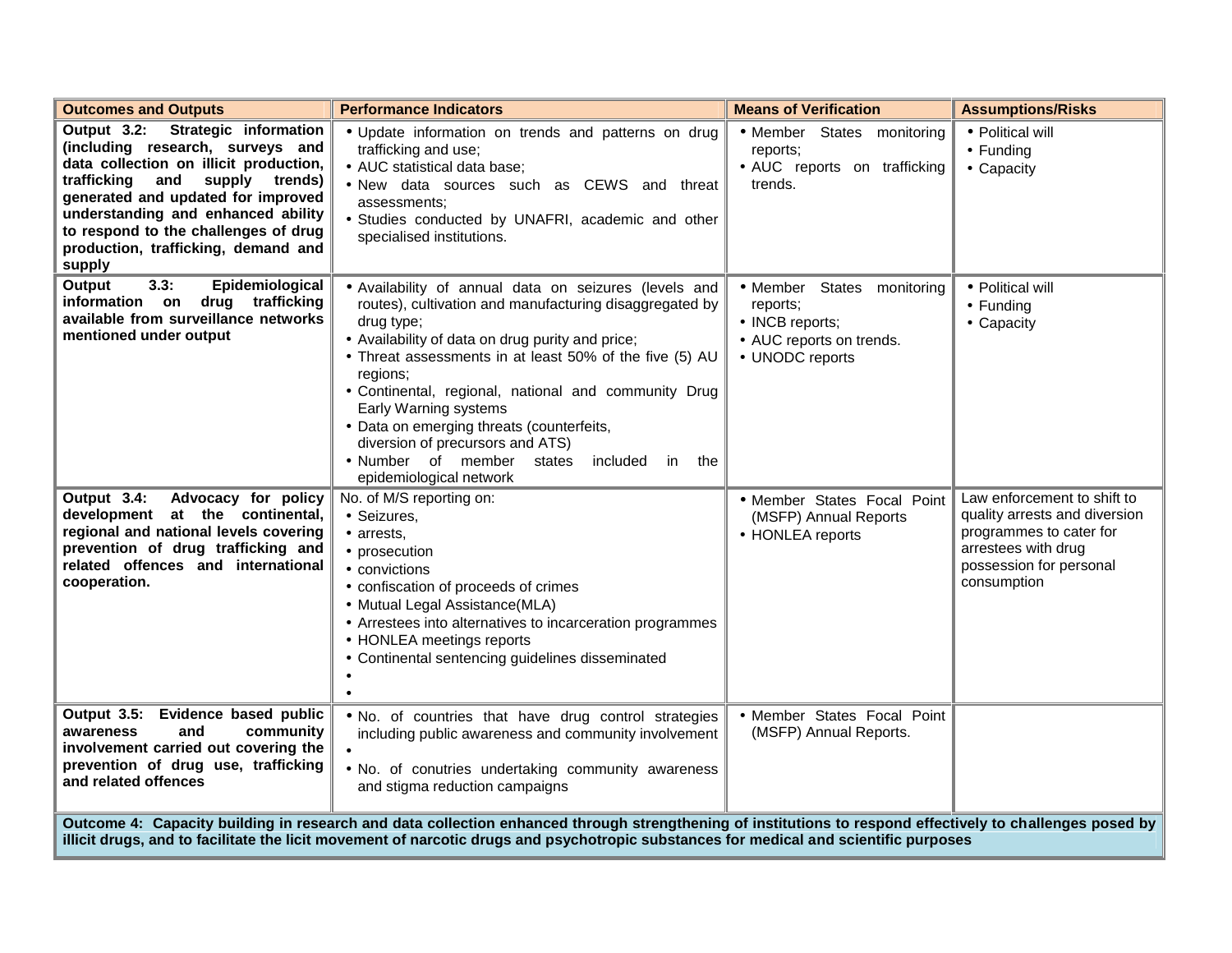| <b>Outcomes and Outputs</b>                                                                                                                                                 | <b>Performance Indicators</b>                                                                                                                                                                                                                                                                                                                                                                                                                                                                                                                                                               | <b>Means of Verification</b>                                                                                  | <b>Assumptions/Risks</b>                                                                               |
|-----------------------------------------------------------------------------------------------------------------------------------------------------------------------------|---------------------------------------------------------------------------------------------------------------------------------------------------------------------------------------------------------------------------------------------------------------------------------------------------------------------------------------------------------------------------------------------------------------------------------------------------------------------------------------------------------------------------------------------------------------------------------------------|---------------------------------------------------------------------------------------------------------------|--------------------------------------------------------------------------------------------------------|
| Output 4.1: Improved capacities of<br>criminal justice system to investigate<br>and prosecute as well as take other<br>measures to contain drug related<br>organized crimes | No. of countries that have developed<br>• inter-agency cooperation mechanism<br>• Training programmes for law enforcement<br>• Training programmes for prosecutors<br>• Training programmes for judges and magistrates,<br>including on alternatives to imprisonment<br>• Training for (Civil Society) providers of legal aid support<br>• No. of countries having in place mechanisms to combat<br>corruption<br>• No. of countries establishing informants and witness<br>protection programmes<br>• EAPCCO, SARPCCO, WACI platforms<br>• Continental increase in successful prosecutions | • Assessment reports<br>• Training reports<br>• Activity reports<br>• EARPCCO, SARPCCO<br><b>WACI</b> reports | Political will<br>Funding<br>Capacity<br>Cooperation with and<br>technical assistance from<br>partners |
| Output 4.2:<br><b>Barriers</b><br>limiting<br>availability<br>internationally<br>of<br>controlled drugs for medical and<br>scientific purposes removed                      | . No. of countries applying to the INCB for their adequate<br>requirements of internationally controlled drugs for<br>medical and scientific purpose<br>• No. of countries participating in "PIN online training"                                                                                                                                                                                                                                                                                                                                                                           | <b>INCB</b> reports                                                                                           | Countries not applying for<br><b>INCB</b> quota                                                        |
| Output 4.3 Capacity for control of<br>chemicals by Member<br>precursor<br><b>States</b>                                                                                     | • Number of Member States with relevant legislations<br>• Number of Member States with national institutional<br>framework for precursor control<br>• No. of clandestine laboratories dismantled                                                                                                                                                                                                                                                                                                                                                                                            | Member states reports                                                                                         |                                                                                                        |